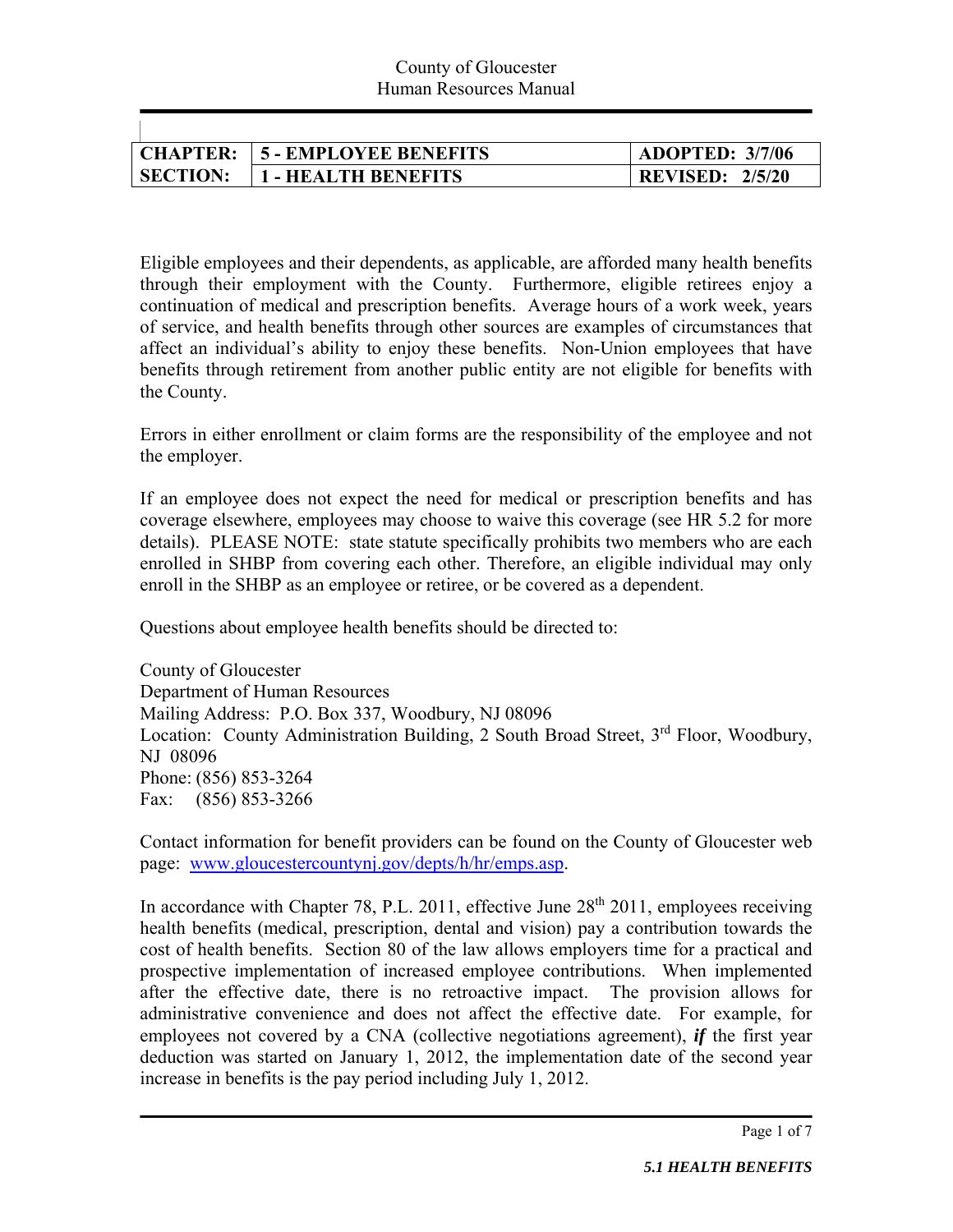The minimum health contribution required is 1.5% of salary and the law requires that the percent of premium contribution (derived from salary and types of coverage tables list below) is multiplied by the total premium due for each employee and deducted from base salary; or as applicable for future retirees, the retirement allowance, including any costof-living amount paid (see Retirement Health Benefit section that follows for more details).

This contribution goes into effect immediately, or as soon as administratively feasible, for employees whose contracts are expired as of the effective date and for employees not covered by a union contract; for those employees covered by a collective negotiations agreement in effect on June  $28<sup>th</sup>$ ,  $2011$ , the contribution commences with the expiration of said contract; furthermore, employees hired on or after the effective date of Chapter 78, P.L. 2011, (June  $28<sup>th</sup>$ , 2011) shall contribute at the highest level (Year 4). Health benefit contribution payments can be made on a pre-tax basis through the Section 125 plan. With the sunset of Chapter 78, P.L. 2011, employees benefit contributions are set in accordance with negotiated union contracts.

The following charts reflect the four-year phase-in of contribution levels for employees employed as of the effective date:

| <b>Salary Range</b> | Year 1 | Year 2   | Year 3 | Year 4 |
|---------------------|--------|----------|--------|--------|
| less than $20,000$  | 1.13%  | 2.25%    | 3.38%  | 4.50%  |
| 20,000-24,999.99    | 1.38%  | 2.75%    | 4.13%  | 5.50%  |
| 25,000-29,999.99    | 1.88%  | 3.75%    | 5.63%  | 7.50%  |
| 30,000-34,999.99    | 2.50%  | 5.00%    | 7.50%  | 10.00% |
| 35,000-39,999.99    | 2.75%  | 5.50%    | 8.25%  | 11.00% |
| 40,000-44,999.99    | 3.00%  | $6.00\%$ | 9.00%  | 12.00% |
| 45,000-49,999.99    | 3.50%  | 7.00%    | 10.50% | 14.00% |
| 50,000-54,999.99    | 5.00%  | 10.00%   | 15.00% | 20.00% |
| 55,000-59,999.99    | 5.75%  | 11.50%   | 17.25% | 23.00% |
| 60,000-64,999.99    | 6.75%  | 13.50%   | 20.25% | 27.00% |
| 65,000-69,999.99    | 7.25%  | 14.50%   | 21.75% | 29.00% |
| 70,000-74,999.99    | 8.00%  | 16.00%   | 24.00% | 32.00% |
| 75,000-79,999.99    | 8.25%  | 16.50%   | 24.75% | 33.00% |
| 80,000-94,999.99    | 8.50%  | 17.00%   | 25.50% | 34.00% |

#### **HEALTH BENEFITS CONTRIBUTION FOR SINGLE COVERAGE (PERCENTAGE OF PREMIUM)\***

Page 2 of 7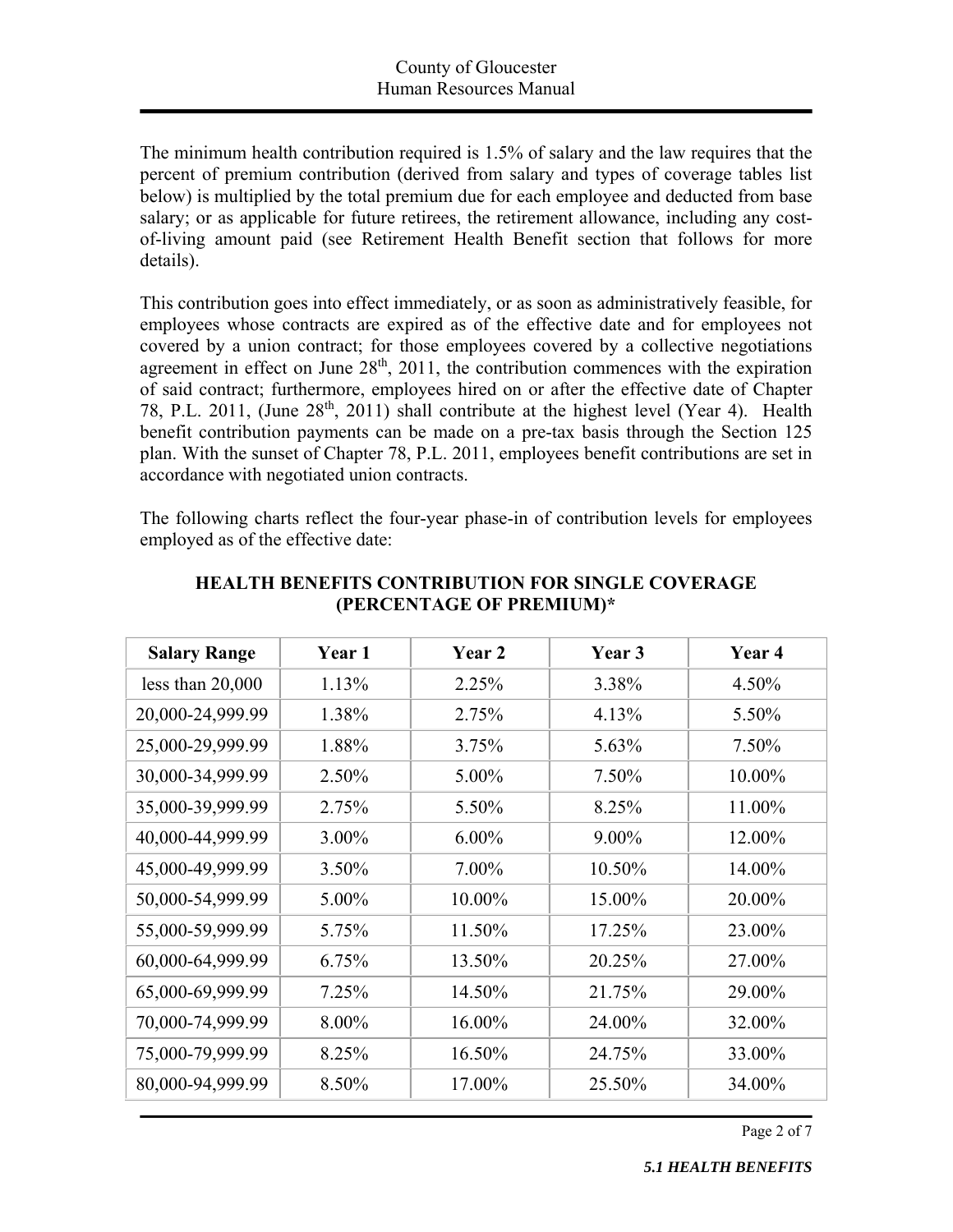#### County of Gloucester Human Resources Manual

| $95,000$ and over | 50/ | 50% | ∩∩0∠ |
|-------------------|-----|-----|------|
|                   |     |     |      |

\*Member contribution is a minimum of 1.5% of base salary towards Health Benefits

# **HEALTH BENEFITS CONTRIBUTION FOR FAMILY COVERAGE (PERCENTAGE OF PREMIUM)\***

| <b>Salary Range</b> | Year 1   | Year 2   | Year 3 | Year <sub>4</sub> |
|---------------------|----------|----------|--------|-------------------|
| less than $25,000$  | 0.75%    | 1.50%    | 2.25%  | 3.00%             |
| 25,000-29,999.99    | 1.00%    | 2.00%    | 3.00%  | 4.00%             |
| 30,000-34,999.99    | 1.25%    | 2.50%    | 3.75%  | 5.00%             |
| 35,000-39,999.99    | 1.50%    | 3.00%    | 4.50%  | $6.00\%$          |
| 40,000-44,999.99    | 1.75%    | 3.50%    | 5.25%  | 7.00%             |
| 45,000-49,999.99    | 2.25%    | 4.50%    | 6.75%  | 9.00%             |
| 50,000-54,999.99    | 3.00%    | $6.00\%$ | 9.00%  | 12.00%            |
| 55,000-59,999.99    | 3.50%    | 7.00%    | 10.50% | 14.00%            |
| 60,000-64,999.99    | 4.25%    | 8.50%    | 12.75% | 17.00%            |
| 65,000-69,999.99    | 4.75%    | 9.50%    | 14.25% | 19.00%            |
| 70,000-74,999.99    | 5.50%    | 11.00%   | 16.50% | 22.00%            |
| 75,000-79,999.99    | 5.75%    | 11.50%   | 17.25% | 23.00%            |
| 80,000-84,999.99    | $6.00\%$ | 12.00%   | 18.00% | 24.00%            |
| 85,000-89,999.99    | 6.50%    | 13.00%   | 19.50% | 26.00%            |
| 90,000-94,999.99    | 7.00%    | 14.00%   | 21.00% | 28.00%            |
| 95,000-99,999.99    | 7.25%    | 14.50%   | 21.75% | 29.00%            |
| 100,000-109,999.99  | 8.00%    | 16.00%   | 24.00% | 32.00%            |
| 110,000 and over    | 8.75%    | 17.50%   | 26.25% | 35.00%            |

\*Member contribution is a minimum of 1.5% of base salary towards Health Benefits

## **HEALTH BENEFITS CONTRIBUTION FOR MEMBER/SPOUSE/PARTNER OR PARENT/CHILD COVERAGE (PERCENTAGE OF PREMIUM)\***

| <b>Salary Range</b> | Year 1   | <b>Year 2</b> | <b>Year 3</b> | Year 4   |
|---------------------|----------|---------------|---------------|----------|
| less than $25,000$  | $0.88\%$ | $1.75\%$      | 2.63%         | $3.50\%$ |
| 25,000-29,999.99    | 1.13%    | $2.25\%$      | 3.38%         | $4.50\%$ |
| 30,000-34,999.99    | 1.50%    | $3.00\%$      | $4.50\%$      | $6.00\%$ |

Page 3 of 7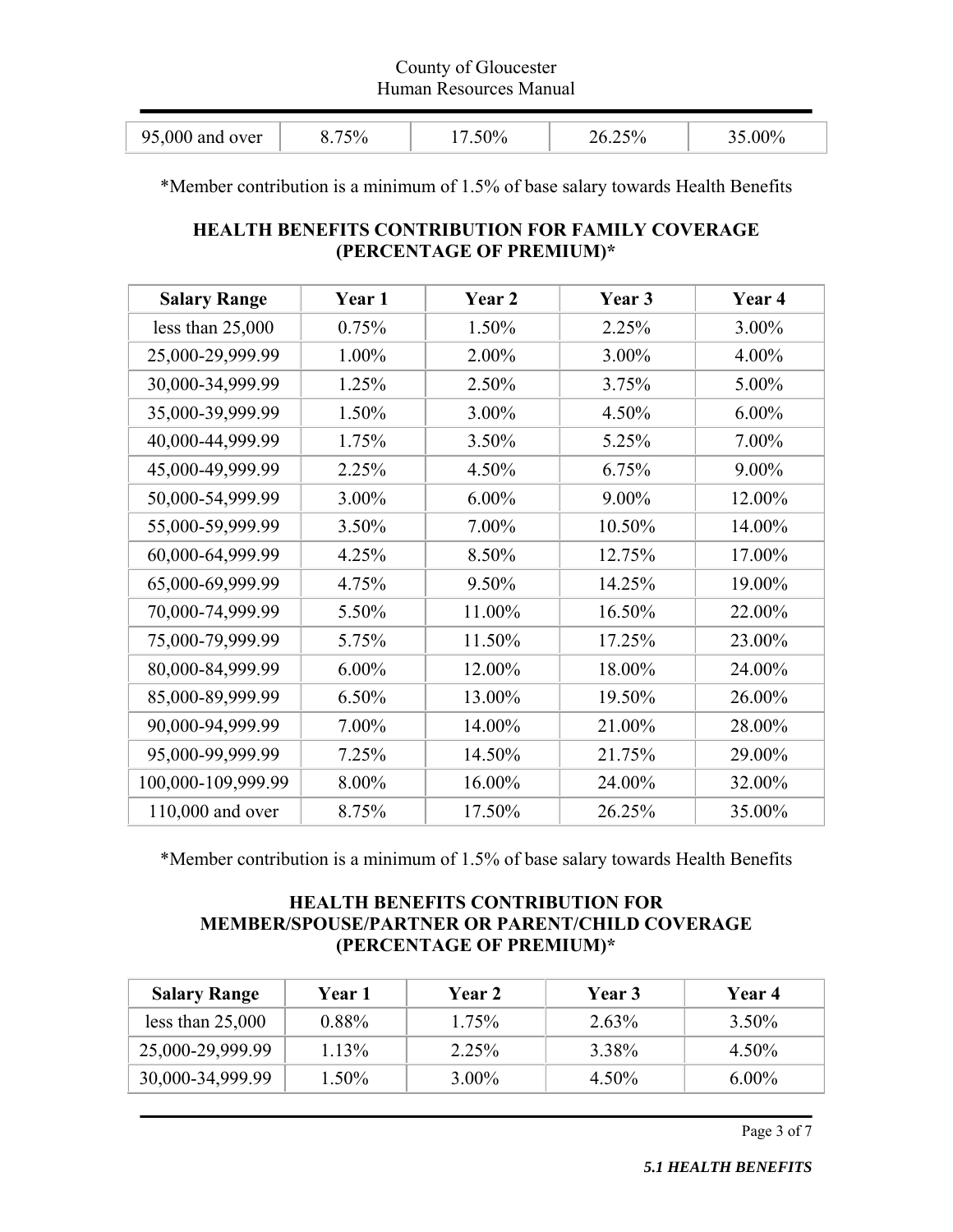## County of Gloucester Human Resources Manual

| 35,000-39,999.99 | 1.75%    | $3.50\%$ | 5.25%    | 7.00%    |
|------------------|----------|----------|----------|----------|
| 40,000-44,999.99 | $2.00\%$ | $4.00\%$ | $6.00\%$ | $8.00\%$ |
| 45,000-49,999.99 | 2.50%    | $5.00\%$ | 7.50%    | 10.00%   |
| 50,000-54,999.99 | 3.75%    | $7.50\%$ | 11.25%   | 15.00%   |
| 55,000-59,999.99 | 4.25%    | 8.50%    | 12.75%   | 17.00%   |
| 60,000-64,999.99 | 5.25%    | 10.50%   | 15.75%   | 21.00%   |
| 65,000-69,999.99 | 5.75%    | 11.50%   | 17.25%   | 23.00%   |
| 70,000-74,999.99 | $6.50\%$ | 13.00%   | 19.50%   | 26.00%   |
| 75,000-79,999.99 | 6.75%    | 13.50%   | 20.25%   | 27.00%   |
| 80,000-84,999.99 | 7.00%    | 14.00%   | 21.00%   | 28.00%   |
| 85,000-99,999.99 | 7.50%    | 15.00%   | 22.50%   | 30.00%   |
| 100,000 and over | 8.75%    | 17.50%   | 26.25%   | 35.00%   |

\*Member contribution is a minimum of 1.5% of base salary towards Health Benefits

# **Medical**

All full-time employees and certain part-time employees in accordance with the appropriate negotiated agreement, and eligible dependents of eligible employees, may choose to select one of the NJ State Health Benefit plans according to the negotiated contracts.

All employees must select a plan or indicate that they wish no coverage (see HR 5.2 for more details).

Coverage for new employees will begin exactly 60 days from the date of hire for Medical and Prescription benefits and 60 days following the first of the month for Dental and BCS Vision Plan benefits.

Identification cards will be distributed from the insurance carriers for medical coverage.

After retirement, termination of coverage, or while on an approved leave of absence, medical health benefit coverage may be continued. You must notify Human Resources of your retirement/termination date to ensure uninterrupted group coverage. Human Resources will in turn contact the State of New Jersey [Divisions of Pensions and Benefits, PO Box 295, Trenton, NJ 08625-0295, Phone number: (609) 292-7524]. Please see HR 2.7 Exhibit E explains Continuation of Coverage forms for employees, dependents, and separated/divorced spouses/civilly unionized partners.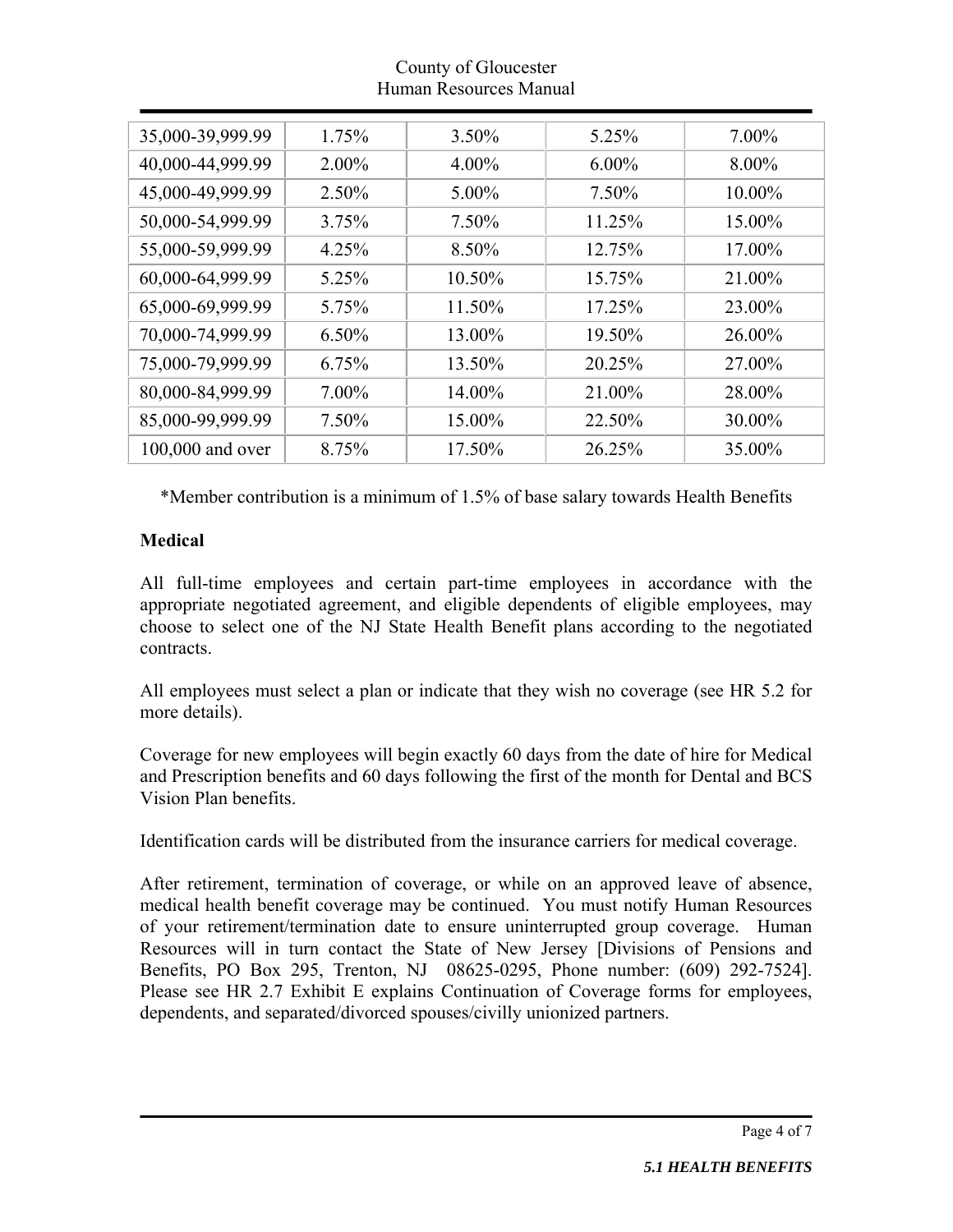Any employee who fails to enroll his/her dependents or wishes to change from one plan to another may only make changes to medical and prescription during the Annual Open Enrollment period in October, with coverage effective January 1.

*The only other time you may make changes to your plan is if you experience a Life Changing Event or if you or your dependent(s) experience a loss of coverage. A Life Changing Event is defined as death, divorce/dissolution of civil union, marriage/civil union, or birth. If you experience a life changing event, you have 60 days to notify the NJ State Health Benefits Program and Human Resources. If an employee or eligible dependents are not enrolled within 60 days of the time they first become eligible for coverage, the employee must wait until the next annual Open Enrollment period to do so.* 

Please note that if you have a change of address, or name, you must notify Human Resources (see HR 9.3).

## **Dental**

Single dental coverage is available for all full-time and eligible part-time employees in accordance with the current negotiated contracts and for non-union employees. A description of plan benefits can be obtained through Conner Strong & Buckelew Companies [Phone (800)563-9929].

Gloucester County also offers the opportunity for union employees in accordance with the current negotiated contracts and non-union employees to elect a group dental plan for spouses/civilly unionized partners and/or dependents. The additional cost above the traditional, employee only, dental plan must be partially paid through payroll deduction by the employee. In accordance with the negotiated contract, the employer may contribute towards this plan; in the case of non-union employees, these terms follow the signed CWA contract. A description of plan benefits can be obtained through Conner Strong & Buckelew [Phone (800)563-9929].

Dental coverage uses the group number only; no benefit card is issued.

*Annual Open Enrollment for dental and vision is done in October for an effective date of January 1.* 

## **Prescription**

Gloucester County provides prescription coverage for all full-time employees, eligible part-time employees in accordance with the current negotiated contracts, and their eligible dependents. The plan is offered in accordance with State Health Plan Benefits.

Coverage for new employees begins the first day of the month following the completion of 60 days of employment.

Page 5 of 7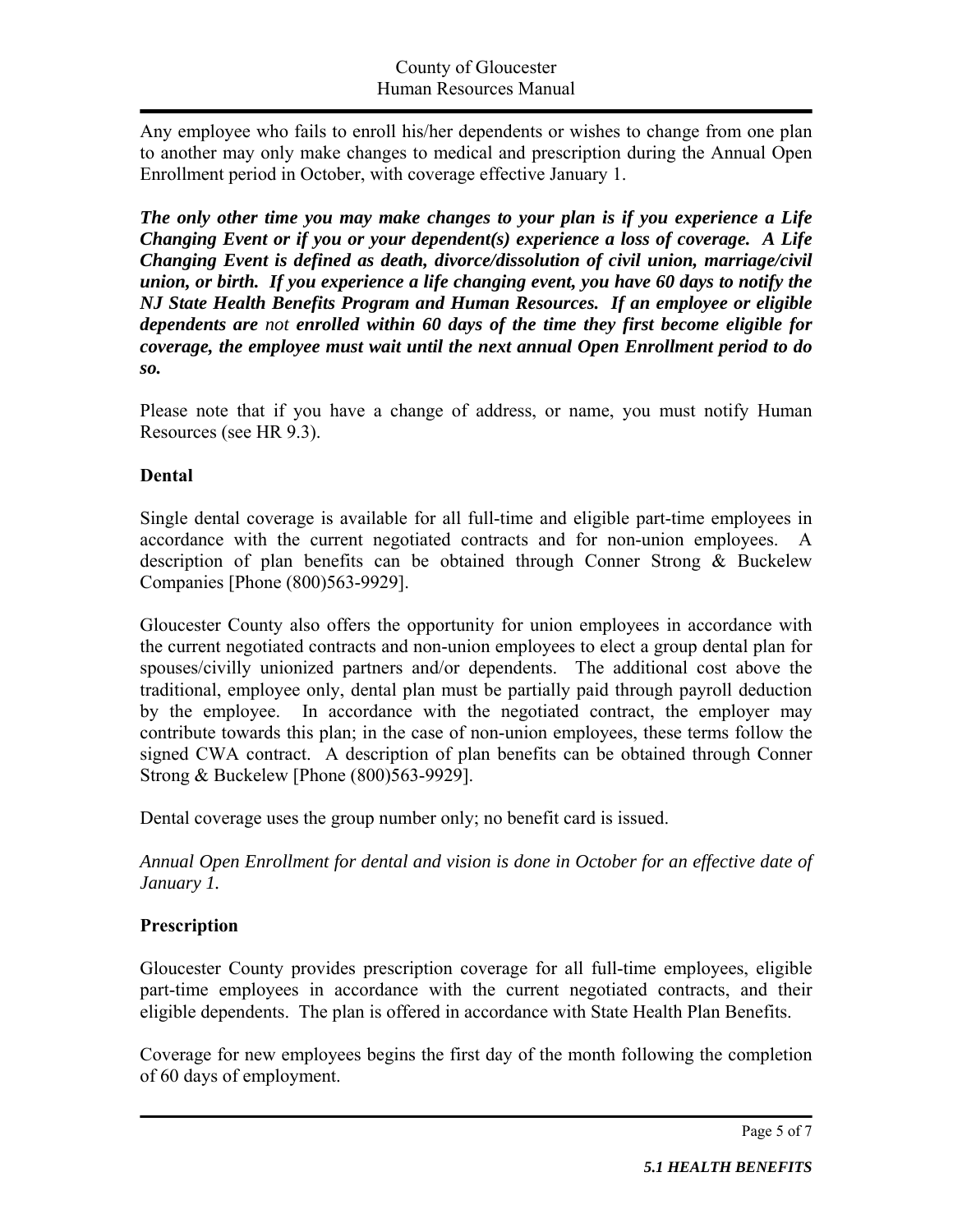Prescription cards will be distributed by the prescription carrier prior to the effective date of coverage.

#### **Vision**

The County of Gloucester offers is a vision plan benefit that is offered in accordance with the appropriate negotiated collective bargaining agreement. As applicable, this benefit is offered to employees and their dependents. The plan reimburses participating providers or the covered person, as applicable, for a portion of one annual eye examination every 12 months. The plan also provides an allowance toward the cost of lenses every 12 months and frames every 24 months. A description of plan benefits and claim forms can be obtained through Vision Benefits of America's (VBA) website at www.vbaplans.com.

Vision benefit card will be distributed by the vision carrier to eligible employees.

*Annual Open Enrollment for dental and vision is done in October for an effective date of January 1.* 

## **Retirement Health Benefits**

Insurance coverage for medial and prescription benefits will be provided to retirees as follows:

The Employer shall continue medical coverage for employees who retire on pension with at least twenty-five (25) years or more credited service in PERS or PFRS, together with their dependents.

The employer will provide for continuation of prescription benefits to all employees who retire with at least twenty-five (25) years of pension time and seven years employment with the County. Employees should refer to their respective bargaining unit contract to determine whether prescription coverage extends to spouses/civil union partners and dependents.

Active employees who have 25 years or more years of service credit as of the effective date of Chapter 78 (June  $28<sup>th</sup>$ , 2011) are grandfathered and are governed by the terms applicable on the date they accrue 25 years of service credit.

Employees who retire on an approved disability retirement, or who had 20 or more years of service credit at June 28<sup>th</sup>, 2011 and later retire with 25 or more years of service credit, are not subject to the contribution provisions of Chapter 78.

Employees who are not grandfathered (see preceding two paragraphs), who do not fall within the above provisions, and who become eligible for employer-paid post-retirement benefits after 25 years of service, will be subject to a contribution toward postretirement